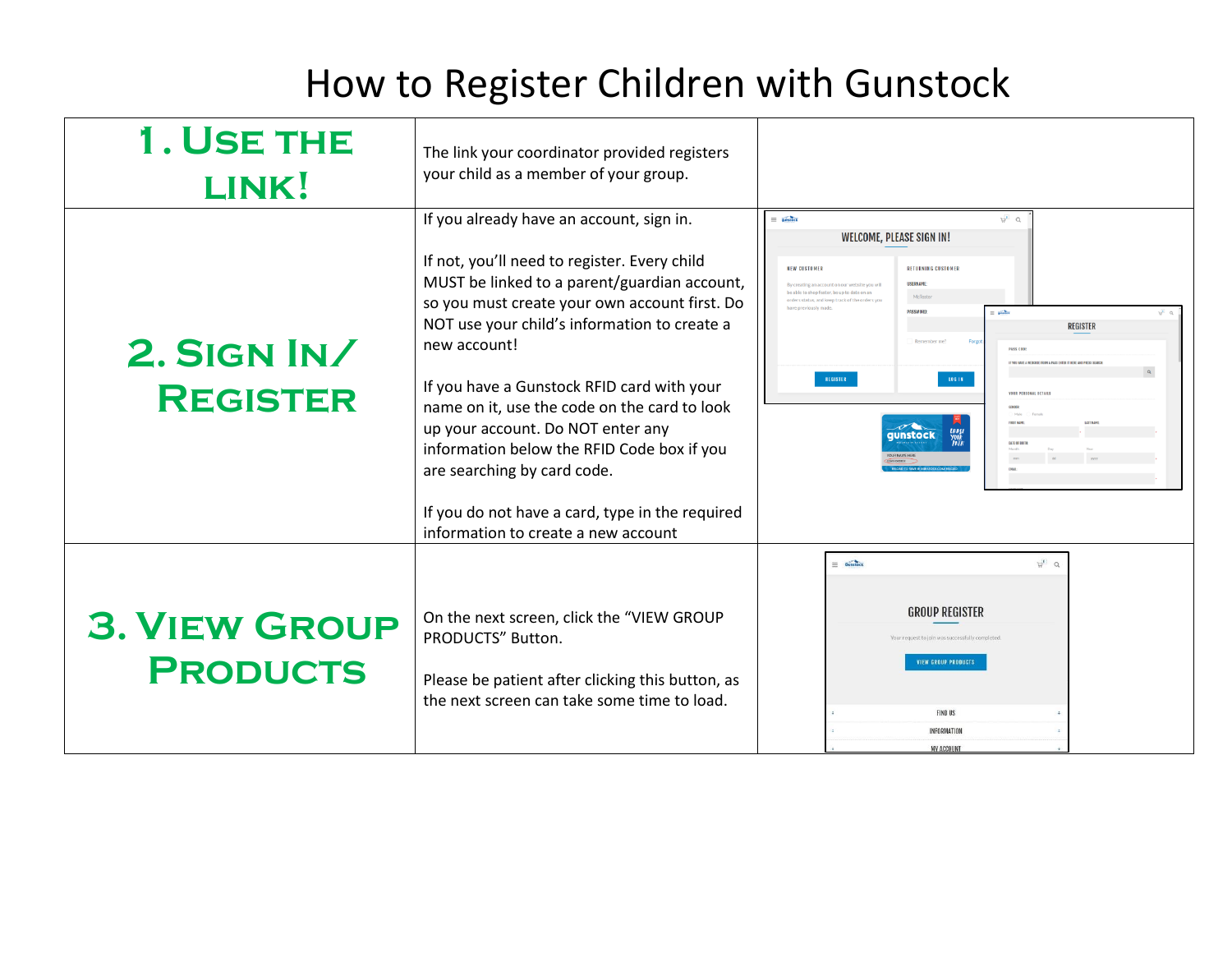| <b>4. SELECT A</b><br><b>PASS</b>                  | Each Outreach participant can choose<br>between a Midweek pass or an unrestricted<br>Prime pass. Click on the pass of your choice.<br>On the pass page, click on your child's name in<br>the "PARTY MEMBER" drop-down. If your<br>child's name is not on the list, click "Add New<br>Party Member" and see Step 5 for<br>instructions. Then click on your group name in<br>the "OUTREACH GROUP SELECTION<br>REQUIRED" drop-down.<br>Then click the "ADD TO CART" button.<br>Remember: your child's Outreach pass can be<br>used all season long!                                                                                                                                                            | PRIME<br><b>RENTALS</b><br>MIDWEEK<br>\$299.00<br>FROM SO O<br>EXAMPLE SCHOOL - PRIME<br>\$299.00<br>his Outreach Winter Prime Pass, is the season pass only."<br>irv day of the winter's<br>PARTY MEMBER<br>SKI LESSON<br>SNOWBOARD LES<br>-- Select Party Member<br>ADD MOUNTAIN<br><b>ROM SO.00</b><br><b>FROM \$0.00</b><br><b><i>OUTREACH GROUP SELECTION REQUIRE</i></b><br>lease make your selectio<br><b>ADD TO CART</b><br>QTY: 1                                                                           |
|----------------------------------------------------|-------------------------------------------------------------------------------------------------------------------------------------------------------------------------------------------------------------------------------------------------------------------------------------------------------------------------------------------------------------------------------------------------------------------------------------------------------------------------------------------------------------------------------------------------------------------------------------------------------------------------------------------------------------------------------------------------------------|----------------------------------------------------------------------------------------------------------------------------------------------------------------------------------------------------------------------------------------------------------------------------------------------------------------------------------------------------------------------------------------------------------------------------------------------------------------------------------------------------------------------|
| <b>5. ADD NEW</b><br><b>PARTY</b><br><b>MEMBER</b> | If your child has never visited Gunstock, click<br>the "I Don't Have a Pass" button and type in<br>the required information to create a record for<br>your child.<br>If your child has skied or snowboarded at<br>Gunstock in the past few years, they already<br>have a guest record.<br>If you have a Gunstock RFID card with your<br>child's name on it, use the code on the<br>card to look up your child.<br>If you do not have a card, email your<br>child's full name and date of birth to<br>services@gunstock.com with the subject<br>"CODE NEEDED" and wait for the code<br>before continuing.<br>Be sure to select the appropriate relationship<br>in the drop-down selection (usually "Child"). | Gunstock<br><b>PARTY MEMBERS</b><br>If they already have an RFID card, you can add a Party<br>he party member already has an REID card, enter the REID code above to<br>th a WTP#, enter the full code including dashes (A123456B C7D-8E9<br>on, click on "I don't have a pass" below to enter their<br><b>PARTY MEMBERS</b><br><b>I DON'T HAVE A PASS</b><br>CANCEL<br>ber by entering their personal details. If they already have a G<br>card, click on Thome a pass<br>DATE OF BIRTH<br><b>I BAVE &amp; PASS</b> |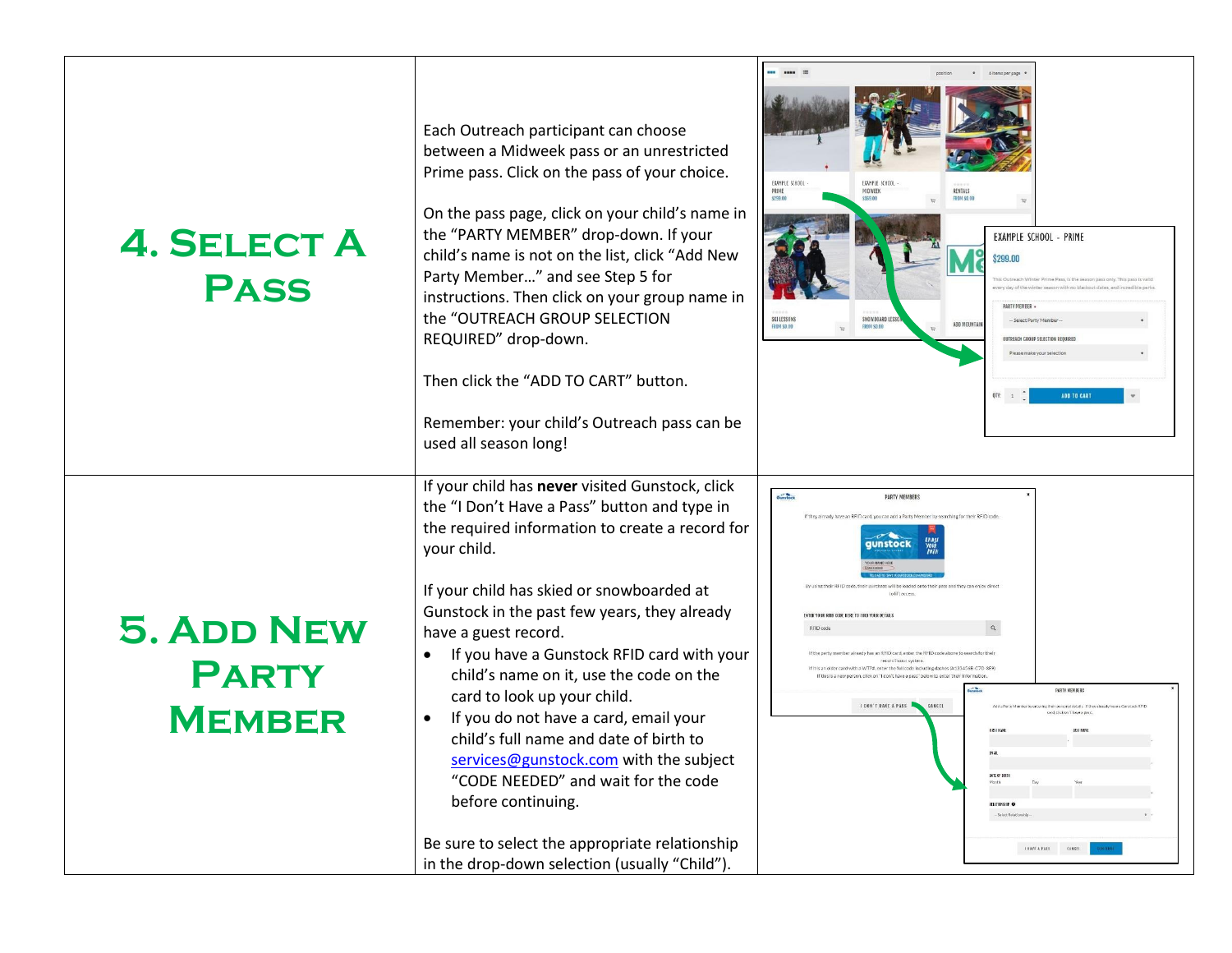| <b>6. ADD LESSON</b> | If you are using a PC or Mac, a pop-up will<br>appear after adding any Outreach product<br>to the cart.<br>If you are using a mobile device, click on<br>$\bullet$<br>PRODUCTS $\rightarrow$ OUTREACH in the menu to<br>return to the Outreach Products page.<br>Select either "SKI LESSONS" or "SNOWBOARD<br>LESSONS." On the next page, scroll down to<br>find the appropriate level for your child. Select<br>your child in the "PARTY MEMBER" drop-down<br>and your group name in the "OUTREACH<br>GROUP SELECTION REQUIRED" drop-down.<br>Then add the lesson to the cart.<br>You can find descriptions of each lesson level<br>on Gunstock's web site under<br>Groups->Outreach Program. Please review<br>these descriptions before signing your child up<br>for a lesson. | EXAMPLE SCHOOL - PRIME<br>\$299.00 / per unit<br>Member: Testy McTeste<br>Group: Example School 2021-22<br>CONTINUE SHOPPING<br>VIEW YOUR BASKET<br><b>CHECKOUT</b><br>YOUR SELECTION, YOU MAY BE INTERESTED IN TH<br><b>FOLLOWING ITEMS</b><br>SKI LESSONS<br>SNOWBOARD LESSONS<br><b>RENTALS</b><br>NTERMEDIATE SNOWBOARD LESSON OUTREAC<br><b>FROM \$0.00</b><br><b>FROM SO OD</b><br>FROM SO    |
|----------------------|----------------------------------------------------------------------------------------------------------------------------------------------------------------------------------------------------------------------------------------------------------------------------------------------------------------------------------------------------------------------------------------------------------------------------------------------------------------------------------------------------------------------------------------------------------------------------------------------------------------------------------------------------------------------------------------------------------------------------------------------------------------------------------|-----------------------------------------------------------------------------------------------------------------------------------------------------------------------------------------------------------------------------------------------------------------------------------------------------------------------------------------------------------------------------------------------------|
| <b>7. ADD RENTAL</b> | If you are using a PC or Mac, a pop-up will<br>appear after adding any Outreach product<br>to the cart.<br>If you are using a mobile device, click on<br>PRODUCTS $\rightarrow$ OUTREACH in the menu to<br>return to the Outreach Products page.<br>Make sure you are selecting the correct rental<br>for your child (SKI or SNOWBOARD).<br>Select your child in the "PARTY MEMBER"<br>drop-down and your group name in the<br>"OUTREACH GROUP SELECTION REQUIRED"<br>drop-down. Complete all rental information<br>fields, then add the rental to the cart.                                                                                                                                                                                                                     | WOWROARD RENTAL PACKAGE OUTREAC<br>\$0.00<br>rom dove. Select this moduct if you will be usine Sr<br><b>PARTY MEMBER</b><br>- Select Party Men<br>OUTREACH GROUP SELECTION REQUIRED<br>ARILITY -<br>Please make your select<br>SHOP SUZE +<br>Please make your selectio<br>HRIGHT -<br>Please make your selecti<br>WEIGHT -<br>Please make your selectio<br>Please make your selecti<br>ADD TO CART |